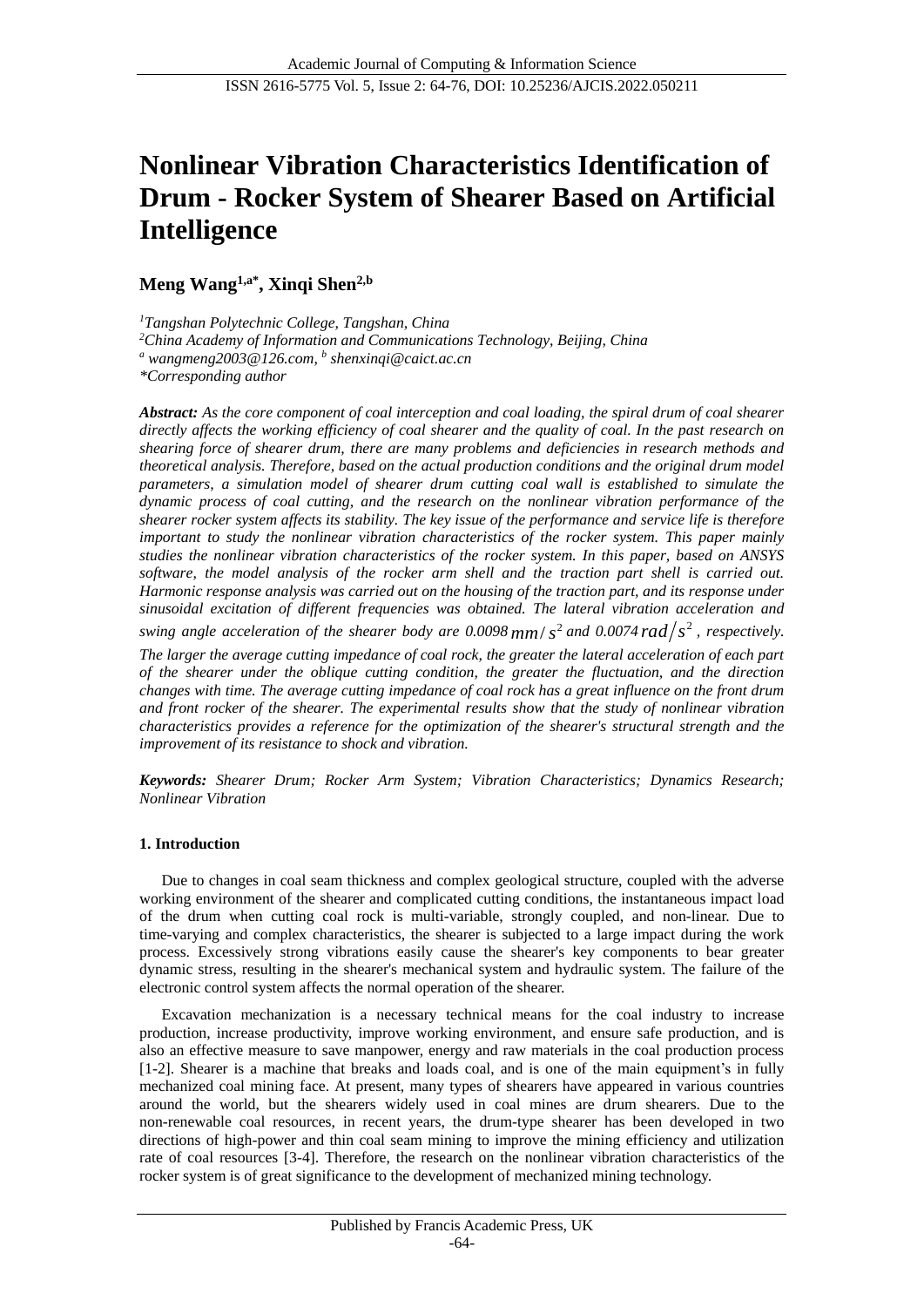In order to study the coal falling characteristics of the shearer drum under different working conditions, Mao J used the MG500 / 1180-WD shearer model as the research object and established a three-dimensional simulation model using EDEM discrete element simulation software. The influence of factors such as coal crushing and roof pressure on the cutting performance of the shearer was studied, and the dynamic process of the shearer cutting was studied. Using a single factor test, the particle trajectory during the cutting process was analyzed. The effects of coal load factor, drum load and average particle velocity within the drum envelope range at different cutting depths and speeds are analyzed [5]. However, this study only considers single factors, and there is no systematic combination of all factors for experimental analysis and discussion. Mao J, Wang X, Chen H, in order to improve the working performance and design efficiency of the shearer drum, and consider the size constraint relationship and performance index of the shearer drum, an optimized design model of the shearer drum is proposed, in which the load Efficiency, cutting energy consumption and load fluctuations are optimized variables based on blade thickness, blade spiral angle, number of teeth, number of teeth on the same line and tooth installation angle. He used NSGA-Ⅲ algorithm to optimize the model of constrained multi-target shearer drum. The optimized design system of the shearer drum was developed with MATLAB. Taking the parameters and working conditions of coal in the cutting experiments of some companies as input, the optimized design scheme of the drum was obtained through the optimized design system of the shearer drum [6]. In order to achieve the best comprehensive performance of the shearer drum in the complex coal seam, Zhao L took the MG400 / 951-WD shearer model as the research object, based on the theory of coal cutting, obtained the force and torque of the drum through Mat lab. He combined the rigid-flexible coupling virtual prototype to build a virtual prototype model with a flexible drum, and discovered the weak links through simulation. After using it with EDEM, the loading performance was discovered. Combining the reliability sensitivity design theory, robust design theory and performance degradation theory, the influence of the drum design variables on the reliability sensitivity gradient is analyzed, and the multi-objective optimization evaluation function of the drum is established to obtain the best design variables. His results show that the optimized drum maximum stress is reduced, coal rate, comprehensive performance and reliability are improved. Combining reliability sensitivity design theory, robust design theory and performance degradation theory provides important support for mining machinery data theory and methods [7].

In this paper, combined with coal and rock cutting mechanics, a vertical and lateral dynamic model of the shearer is established; the vertical and axial loads of the shearer drum under different conditions obtained as above are used as external excitations. Using the method of numerical analysis, the vibration characteristics of the shearer under different coal rock hardness and different traction speeds in vertical, lateral and diagonal cutting conditions were obtained. The analysis results show that: coal rock hardness and shearer traction speed have greater influence on the vertical and axial load of the drum. The larger the load fluctuation, the greater the vertical and lateral vibration of the coal mining machine, and the impact of the vibration will also increase. The lateral vibration characteristics of the body, the rear rocker arm and the rear roller change periodically. Since the drum and the coal rock come into contact during the operation of the shearer, the vibration of the drum is greatest under different conditions of the whole shearer.

#### **2. Nonlinear Vibration of Rocker System**

## *2.1 Coal and Rock Cutting Mechanics*

#### (1) Coal rock strength

The strength of coal rock refers to the critical value of the external force when coal rock resists damage under certain conditions. The strength of coal rock depends on the internal friction and cohesion between coal rock particles. The cohesion of coal rock is expressed as the cohesive force between coal rock particles and cement. Internal friction is the main cause of resistance when coal rock mass breaks [8-9]. The relationship between compressive strength  $\sigma_{y}$ , shear strength  $\sigma_{j}$  and tensile strength  $\sigma_l$  of coal rock mass is as follows:

$$
\sigma_y : \sigma_j : \sigma_l = 1 : 0.3 : 0.1 \tag{1}
$$

#### (2) Coal and rock contact strength

In practice, Pk is usually used to represent the contact strength of coal and rock bodies. It represents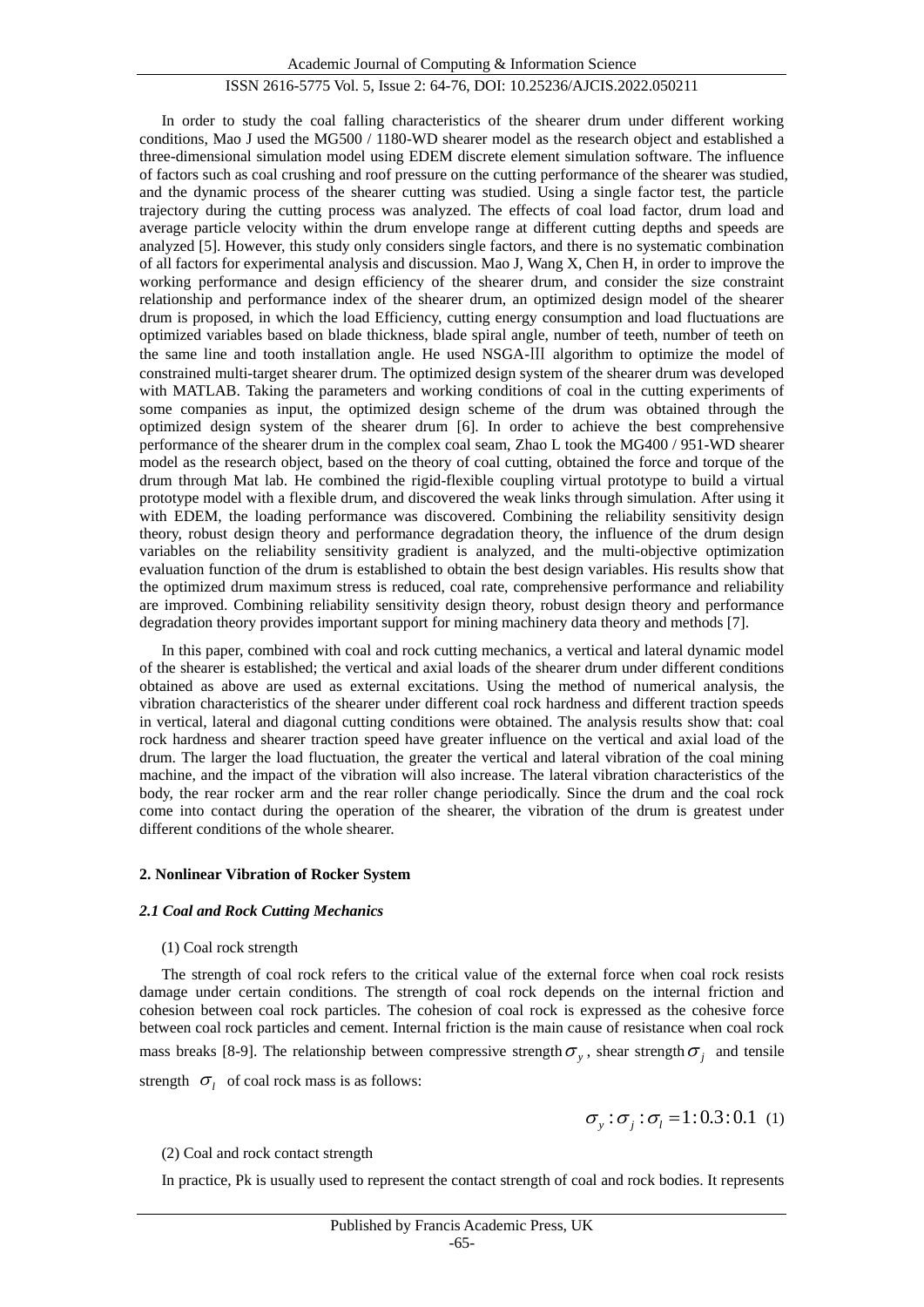the pressure on the coal and rock bodies per unit area and represents the ability of the entire coal and rock bodies to resist external forces. The contact strength is usually obtained by the experimental method, which is expressed by the ratio of the load Pi on the indenter of the special testing machine and the surface area S under the indenter. Due to the error, it needs to be measured and averaged multiple times [10].

#### (3) Elasticity, plasticity and brittleness of coal rock mass

The elasticity of coal rock mass refers to the property that the coal rock mass can recover its original shape after the external force acting on it disappears. The plasticity of the coal rock mass refers to the property that the external force acting on the coal rock mass cannot completely restore the original shape and volume after the disappearance. The brittleness of coal and rock mass refers to the nature of coal or rock mass without residual deformation or minimal deformation after external force disappears [11-12]. Normally, coal and rock materials are relatively brittle, and most of the damage during drum cutting of coal and rock is brittle failure. The more brittle the coal and rock bodies are, the easier it is to break, and the less energy consumption during cutting. On the contrary, the higher the elastoplasticity of the coal and rock mass, the less likely it is to break, and the more energy consumed during cutting [13-14].

#### (4) Friction of coal and rock mass

In the process of coal cutting and coal loading, the helical roller blades and the installed cutting teeth inevitably squeeze and friction with the coal rock, which not only consumes cutting power, but also aggravates the wear of the cutting teeth and reduces their life. . The friction coefficient u between the shearer picks and other parts and the coal rock body is not only related to the picks and other materials, but also related to the pressure and speed of the two relative movements [15-16].

#### *2.2 Forces of Cutting Drum and Pick*

Pick picks are used as cutting tools commonly used in modern mining machinery. Different from the previous "dense core" theory of knife-shaped picks, pick picks are used to gradually wedge into the coal and rock bodies using the effects of tensile stress and shear stress, causing the coal and rock bodies to deform and fracture to reach the coal rock The tensile or shear strength is damaged and then peeled off.

In the process of coal cutting, the tooth tip receives the reaction force from the coal wall. The entire cutting force can be decomposed into cutting resistance, feed (traction) resistance and lateral resistance force. The scholars of the former Soviet Union obtained the mathematical relationship model between cutting force and pick, coal rock material parameters and in the process of coal cutting. For sharp picks, the calculation formula is shown as formula (2).

## $(1)$  Cutting resistance  $Z_0$

$$
Z_0 = 10\overline{A} \frac{0.175d + 0.3}{0.5d + B \cdot h^{0.5}} h \cdot t \cdot K_z \cdot K_{\varphi} \cdot K_y \cdot K_c \cdot K_{\text{ot}} \cdot \frac{1}{\cos \theta} \tag{2}
$$

In the formula, A is the average cutting impedance of the non-compressed area of the coal seam on the working face, generally 240N / mm;d is the diameter of pick, mm;B is the brittleness of coal rock, and the values of coals with different properties are also different. Generally speaking, 2.1 to 3.5 for brittle coal, less than 2.1 for ductile coal, and more than 3.5 for extremely brittle coal; h is the average cutting thickness of pick, Obtained by calculation, mm; t is the average intercept line distance, ie the distance between the centers of two adjacent troughs, mm; Kz is the coefficient of influence of the exposed free surface; K<sub>Q</sub> is the coefficient of influence in front of the pick, K =  $0.9 \sim 0.95$ ; Ky is the intercept Coefficient of influence of tooth cut angle on cutting ratio energy consumption; Kc is the influence coefficient of pick arrangement, and 1 and 1.25 are taken for sequential arrangement and checkerboard respectively; Kot is the influence coefficient of rock pressure, the closer to the exposed surface of the coal seam, the smaller, Generally  $0.7$ ;  $\theta$  is the installation angle of the pick.

(2) The traction resistance  $Y_0$  calculation formula (3) on the pick is:

$$
Y_0 = K_q Z_0 = (0.5 - 0.8) Z_0
$$
 (3)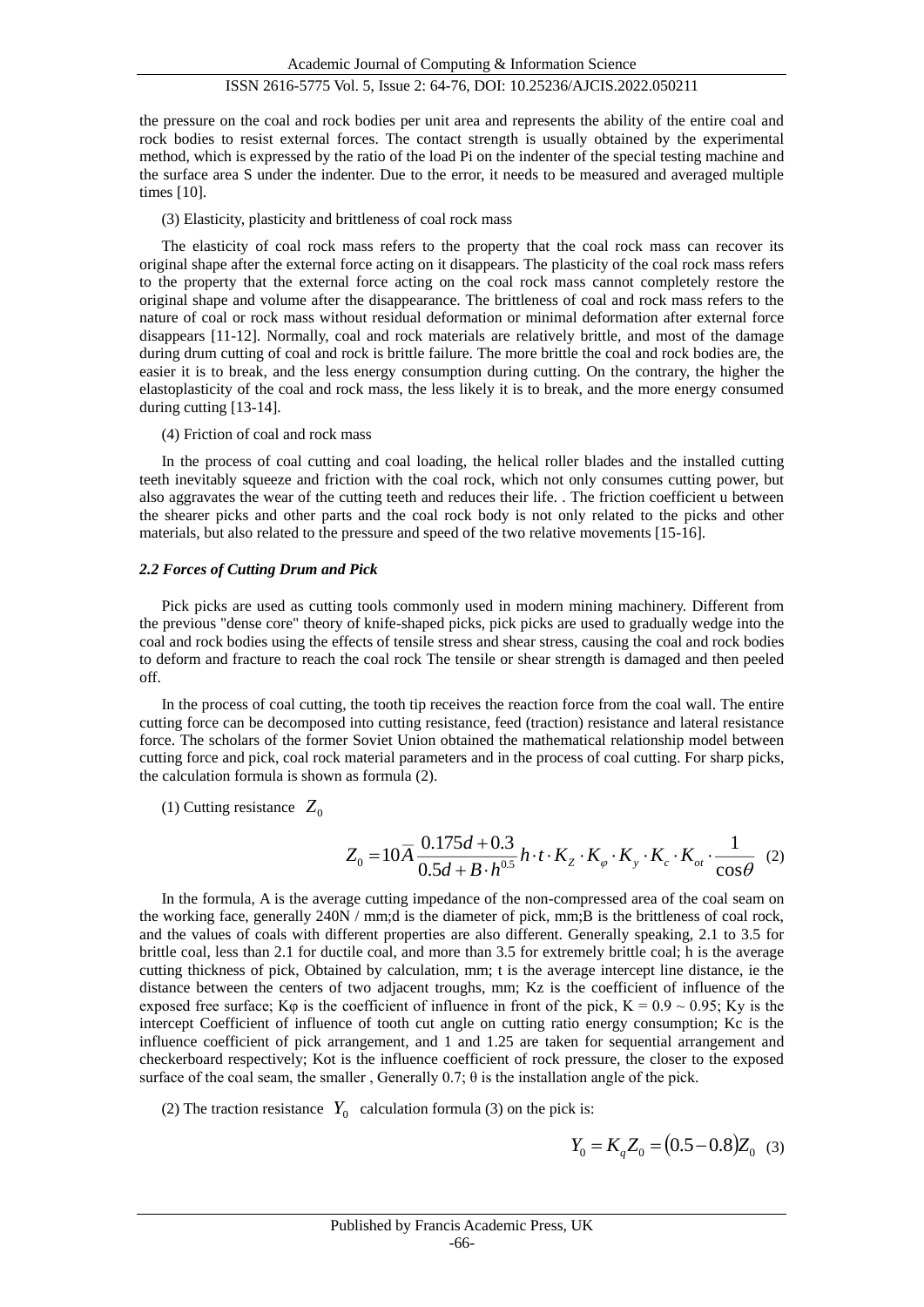In the formula,  $K_q$  is the ratio of traction resistance and cutting resistance on the pick pick, which is related to the brittleness of coal and rock and decreases with the increase of brittleness of coal and rock mass. The general value is 0.5 to 0.8.

(3) When the lateral force  $X_0$  pick picks coal, due to the impact of the structure of the pick itself, the arrangement of the pick and the uneven brittle material of the coal rock, it will cause an asymmetric cutting slot, which causes unbalanced forces produce lateral forces. It is related to cutting resistance, cutting thickness and cutting width, and the calculation formulas are (4) and (5).

For sequentially arranged picks:

$$
X_0 = Z_0 \left( \frac{1 \times 10^{-3}}{0.1h + 0.3 \times 10^{-3}} + 0.15 \right) \frac{h}{t}
$$
 (4)

For checkerboard picks:

$$
X_0 = Z_0 \left( \frac{1 \times 10^{-3}}{0.1h + 2.2 \times 10^{-3}} + 0.1 \right) \frac{h}{t}
$$
 (5)

#### (4) Mechanical model of blunt picks

The pick on the drum of the shearer becomes no longer sharp after cutting for a period of time. Most of the time the pick is cut in a blunt state. The calculation formula of the force on it is (6) and (7) shown: Cutting resistance Z:

$$
Z = Z_0 + 100 f' \cdot k'_y \cdot \sigma_y \cdot S_d
$$
 (6)

Drag resistance Y:

$$
Y = Y_0 + 100 K_y' \sigma_y S_d \times 10^6 \quad (7)
$$

In the formula,  $f'$  is the cutting resistance coefficient related to the cutting thickness, generally  $0.38 \sim 0.42$ ;  $K'_y$  is the ratio of the average contact stress of the pick related to the brittleness of coal and the single compressive strength of the pick;  $\sigma_y$  is the unidirectional compressive strength of the pick,  $MPa; S<sub>d</sub>$  is the wear area of the pick. Based on the projection area of the wear surface of the pick on the cutting plane, the pick pick is  $15 \text{mm}^2 \sim 20 \text{mm}^2$ .



*Figure 1: Exploded view of drum force*

During the process of coal interception, the drum is subject to cutting resistance, propulsion resistance, lateral resistance and other resistances. The force received by the drum is the vector sum of the cutting force and moment involved in cutting. The special physical and mechanical properties of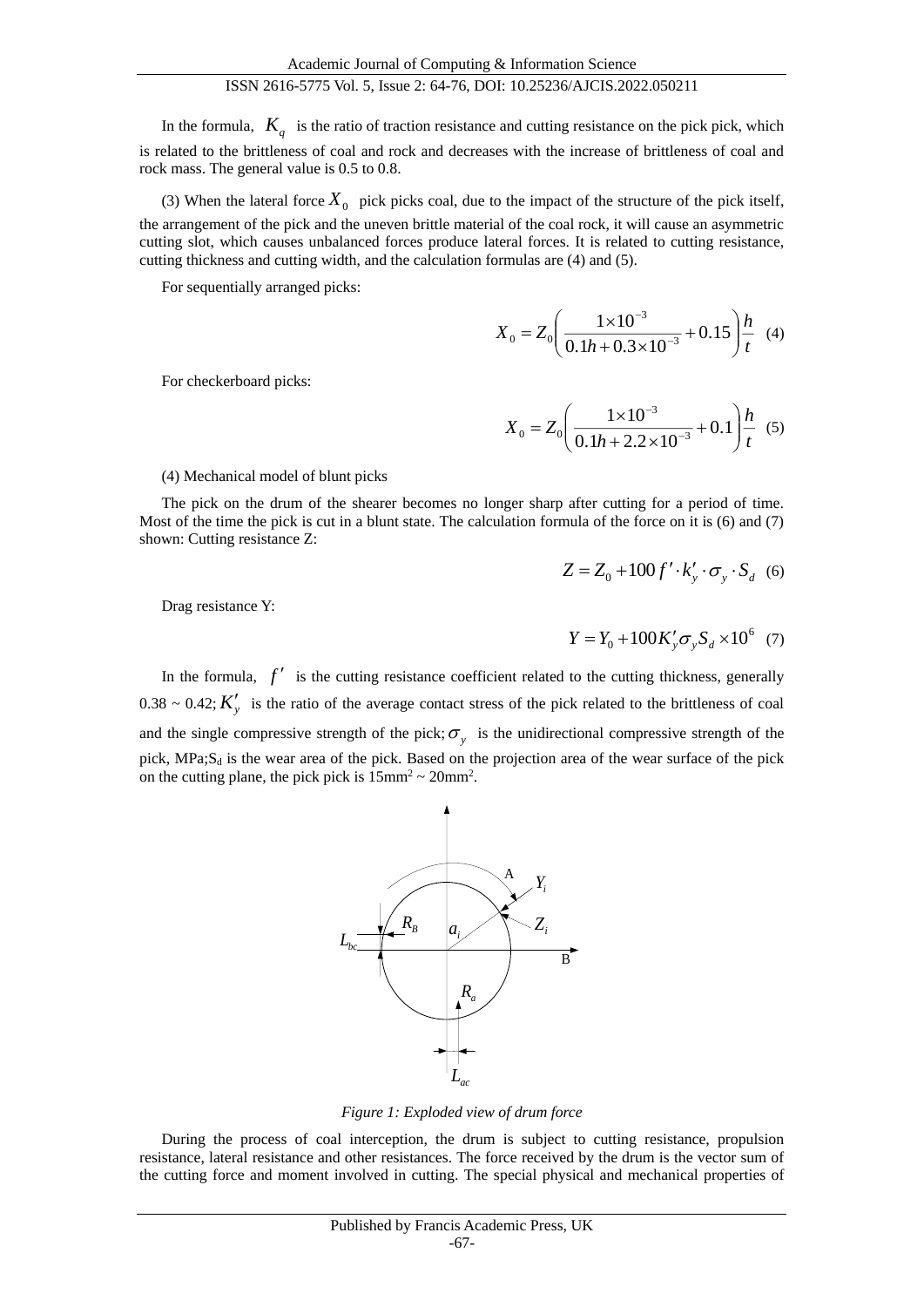coal rock cause the uneven distribution of the cutting teeth of the drum end disk, and the number of cutting teeth participating in cutting at different times is also different. Therefore, the size of the load on the drum at each moment and its point of action are constantly changing. At a specific moment, the cutting force of the i-th pick on the drum is decomposed in the vertical direction A, feed direction B, and axial direction C as shown in Figure 1.

The three-way force calculation formula can be obtained from the force decomposition method, as shown in equation (8).

$$
\begin{cases}\nA_i = Y_i \sin \alpha_i + Z_i \cos \alpha_i \\
B_i = -Y_i \cos \alpha_i + Z_i \sin \alpha_i\n\end{cases}
$$
\n(8)

In the formula, it represents the cutting resistance, traction resistance and lateral force of the pick at the i-th position on the drum at a certain moment; it is the position angle of the pick on the drum.

The instantaneous load of the drum is the vector sum of all the cutting force of the cutting teeth participating in the cutting at a certain moment. The force in the three directions of the drum at j is as follows:

$$
R_{Aj} = \sum_{i=1}^{n_p} A_i \qquad R_{Bj} = \sum_{i=1}^{n_p} B_i \qquad R_{Cj} = \sum_{i=1}^{n_p} C_i \quad (9)
$$

The torque in the three directions is shown in equation (9).

$$
\begin{cases}\nM_a = -R_B L_{ba} + R_C L_{ca} \\
M_b = -R_A L_{ab} + R_C L_{cb} \\
M_c = -R_B L_{bc} + R_C L_{ac}\n\end{cases}
$$
\n(10)

#### *2.3 Vibration Characteristics*

The shearer is a complex system, and the forced vibration equation can be expressed as:

$$
[M]\{x^n\} + [C]\{x'\} + [K]\{x\} = \{p(t)\} \quad (11)
$$

Where: M is the modal mass matrix; K is the modal stiffness matrix;  $P(t)$  is the external excitation;

 $C = \alpha[M] + \beta[K]$  is the damping matrix, where  $\alpha$  and  $\beta$  are proportional coefficients. Then its characteristic equation is:

$$
Det\left(-w^2[M] - [K]\right) = 0 \quad (12)
$$

Find its N eigenvalues:  $w_1^2, w_2^2, \dots, w_N^2$ 2 2  $w_1^2, w_2^2, \dots, w_N^2$  and the corresponding eigenvectors are:  $\{\varphi_{_{1}}\},\{\varphi_{_{2}}\},\ldots\ldots\{ \varphi_{_{N}}\}$  , these features.

The eigenvectors form an n-order square matrix which is the modal matrix.

After coordinate transformation:

$$
\{x\} = \{\phi\} \{\eta(t)\} = \sum_{r=1}^{N} \phi_r \eta_r(t) \quad (13)
$$

Where:  $\{x\}$  is physical coordinates;  $\{\eta(t)\}\$ is modal coordinates;  $\{\eta\} = \{\varphi_1, \varphi_2, \dots \varphi_N\}$  is modal matrix.

#### *2.4 Parameter Modelling of Gear Transmission System*

(1) Structural parameters of reduction gear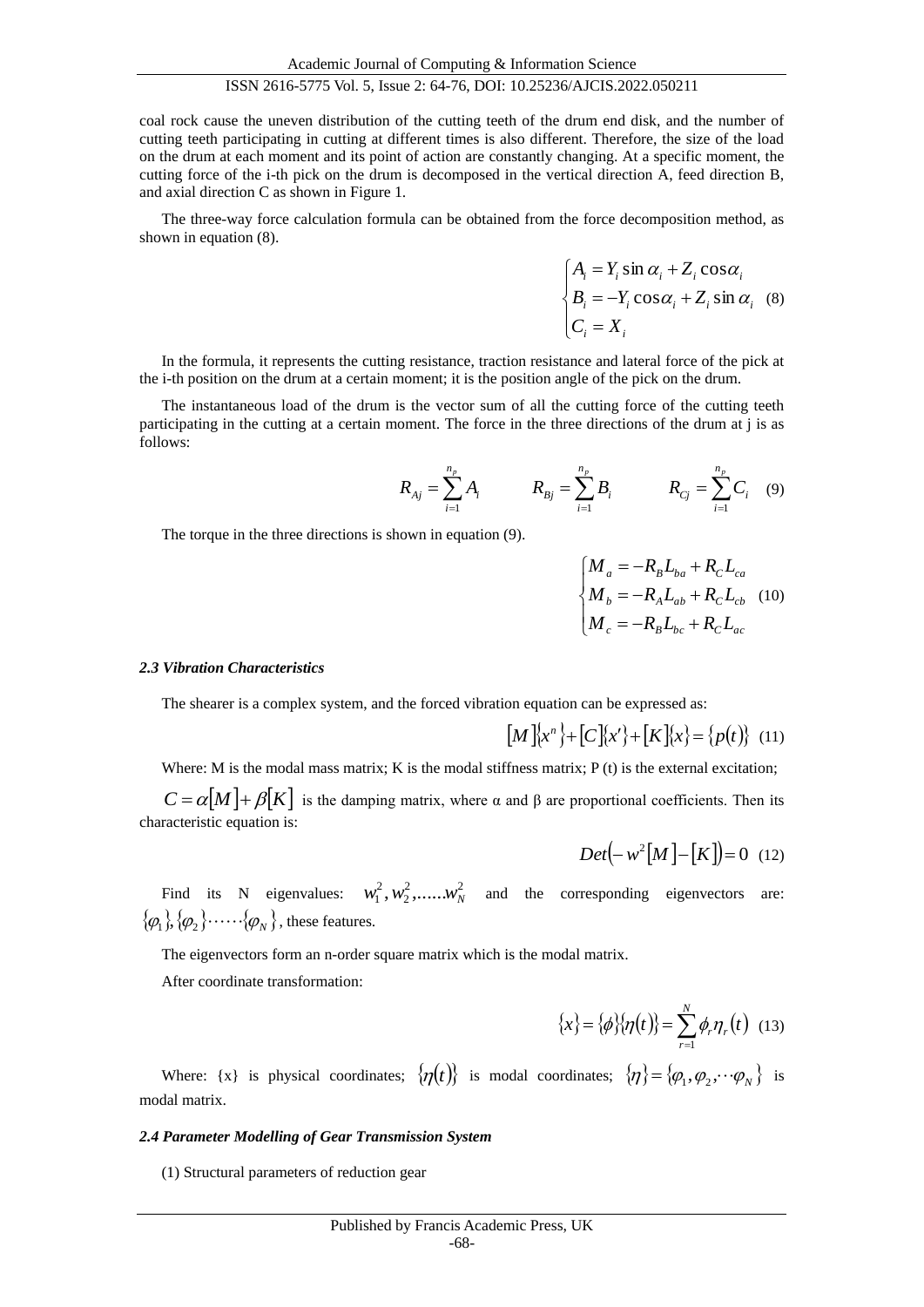The planetary deceleration mechanism of the shearer MG500-1180 cutting section is located at the linking drum of the cutting section, between the drum and the motor. Its role is to transmit torque and power. Its main parts and functions are: The sun wheel accepts the motor power as the transmission speed of the driving wheel, the planetary gear provides support and transmits power and speed, the external ring gear is fixed to provide support for the planetary gear, the planetary carrier output shaft is connected to the roller output coal breakage and auxiliary parts include: bearings, shaft pins Splines, etc. The planetary reduction mechanism uses a spur gear rotation structure. The transmission mode is simple and relatively stable. The force is only subjected to the analysis of the radial force. It has low impact and noise, and high transmission efficiency. The power source motor in the cutting section first transmits the power to the high-speed zone deceleration mechanism. The power passes through the high-speed deceleration zone to reduce the speed transmission. Among them, the power is transmitted through multiple idlers (the idler has no practical significance, mainly for the long rocker required length), and finally the planetary reducer transfers the belt drum, which is mainly used for coal breaking [17-18]. The safe, stable and efficient operation of the planetary gear system is a prerequisite for ensuring the high efficiency of coal mining in the shearer. The material of the reducer system must fully guarantee the safety of the gear under different working conditions during the operation process, which means the material processing technology has put forward new requirements [19].

## (2) Bearing parameters

Since only one bearing of the spherical roller bearing is subjected to complex loads, namely axial load and radial load, the bearing roller and the shaft ring are seriously worn. With the extension of working time, the vibration effect will be strengthened and the bearing will float. The oil seal static ring is becoming more and more inclined, and the bearing wears sharply. At present, only small-power coal shearers use this bearing. Single-row tapered rolling bearings bear radial and axial loads, resulting in relatively low wear and vibration of the bearings, long working life, less space occupation, and less impact on the floating oil seal, making it one of the best choices for coal shearers. As the assembly process needs to be improved, the single-row tapered roller bearing, the axial working oil gap is artificially controlled, which is easy to cause inaccurate control assembly process, resulting in oil leakage [20-21]. Double-row tapered rolling bearings will compensate for the occurrence of oil leakage and effectively make up for the shortcomings of the above two bearings. At present, high-power coal shearers are also widely used, but the cost is higher. This paper considers the power of shearer (1180W) and the difficulty of finite element model analysis. It considers the selection of single-row tapered roller bearings. The research object is 32216 tapered roller bearings.

## (3) Parameter modeling of gear transmission system

In this paper, the main steps to build a spur gear model are: first complete the process of establishing a wheel gear for spur gears, and then establish the gear teeth based on the parameter size of the hub, where the wheel gear is established by stretching the gear shaft hole and the root circle , The tooth profile curve is the standard involute of the base circle; in the design process of the gear transmission system, the involute curve is drawn in the sketch using the involute curve equation, and the gear teeth can be regarded as an involute line at this time , Tooth root circle, addendum circle and all over-curved curves of the tooth root are geometric entities formed by stretching along the entire hub axis direction, and finally use the array characteristics in Pro / E to perform 360-degree array along the hub axis Out of Z gear teeth.

Based on the above gear modeling strategy, the planetary reduction system is then geometrically parametrically modeled. The planetary reduction mechanism of the cutting part mainly includes the planetary gear part and the tapered rolling bearing. The planetary gear transmission mechanism mainly includes: four planet gears, sun gears, planet carrier (output shaft), four shaft pins, splines and external ring gear; single row tapered rolling bearing part, according to the matching parameters of the tapered rolling bearing and the combined model Assembly characteristics, the establishment of the parameterized model is divided into three steps, first, the inner sleeve part of the bearing is established; secondly, the tapered roller is modeled based on the size of the sleeve and the roller parameter size, and the tapered roller needs to be drawn The reference point and the reference line, this process is more complicated, and it is also a difficult point in the modeling process; Finally, the outer ring part of the tapered bearing is established based on the tapered angle of the tapered roller, and the modeling of the planetary reducer system parts is completed. After the part is created, click on the Pro / E toolbar option to complete the assembly of the whole part.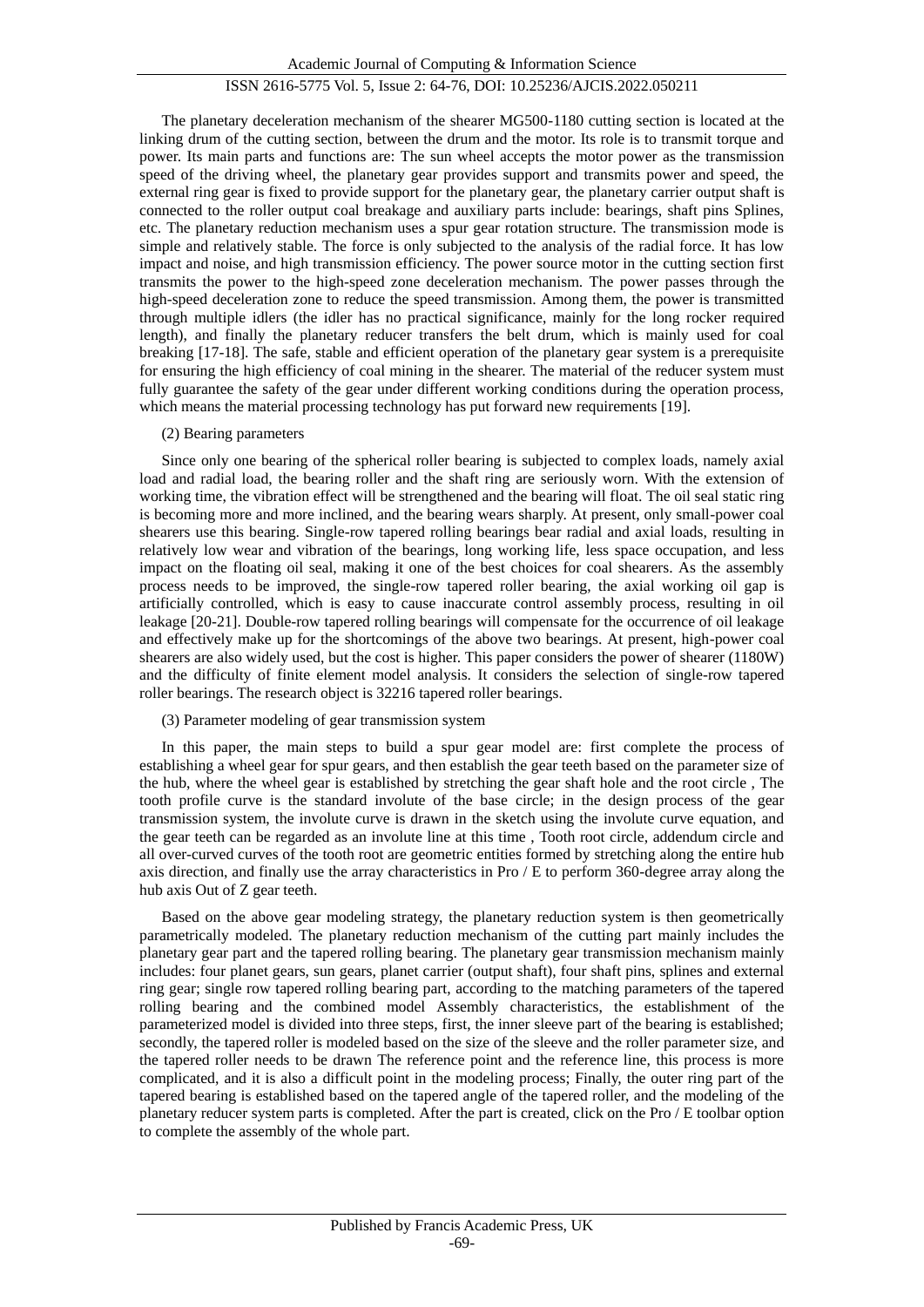#### **3. Non-Linear Vibration Characteristics Test**

#### *3.1 Addition of Vibration Test*

Using the ADAMS / Vibration analysis module, the forced vibration analysis of the shearer rigid-flexible coupling can be performed. The obtained simulation results can be viewed through post-processing. Analysis of the results can obtain the external excitation effect of the shearer rigid-flexible coupling model Dynamic response under.

Based on the established rigid-coupling model of thin coal seam shearers, external excitation is added at the input channel, frequency response function is calculated at the output channel, and the vibration characteristics of the system are determined by analyzing the dynamic response of different test points.

In this study, the input excitation is the frequency domain curve of the instantaneous load at the centroid of the drum calculated using MATLAB software, that is, the input channel is the X, Y, Z component force and moment excitation of the front and rear drums simulated, as shown in Table1. The application position is at the center of mass of the front and rear rollers; the output channel can be established at several measurement points as needed to obtain the vibration response in each direction at the corresponding position. After the input and output channels are added, the establishment of the vibration model of the thin coal seam shearer is completed.

| N <sub>O</sub> | <b>Input Channel Name</b>  | Input Marker     | Direction          | Parameters | Spline          |
|----------------|----------------------------|------------------|--------------------|------------|-----------------|
|                | Input_Channel_qiantong_lx  | EYC010301-01G-CG | Local x            | <b>PSD</b> | <b>SPLINE 1</b> |
| 2              | Input_Channel_qiantong_ly  | EYC010301-01G-CG | Local <sub>y</sub> | <b>PSD</b> | SPLINE 2        |
|                | Input_Channel_qiantong_lz  | EYC010301-01G-CG | Local z            | <b>PSD</b> | SPLINE 3        |
| $\overline{4}$ | Input_Channel_qiantong_ljx | EYC010301-01G-CG | Local x            | <b>PSD</b> | SPLINE 4        |
|                | Input_Channel_qiantong_ljy | EYC010301-01G-CG | $Local_y$          | <b>PSD</b> | SPLINE 5        |
| 6              | Input_Channel_qiantong_ljz | EYC010301-01G-CG | Local z            | <b>PSD</b> | SPLINE 6        |

*Table 1: List of input channels*

#### *3.2 Setting of Simulation Parameters*

Through the selection and setting of the ADAMS solver ADAMS / Solver, the simulation solution calculation of the system model can be completed, thereby solving the problems encountered in various complex projects.

#### (1) Solver selection

The model in this study is a rigid-flexible coupling model. Since the high frequency of flexible bodies such as rocker arm shells and traction part shells in the model is generally not excited, it can still be regarded as a rigid system. ADAMS solvers for numerical calculation of rigid systems mainly include Gstiff, Wstiff, Dstiff, etc. Among them, Gstiff solver has the advantages of fast calculation speed and high displacement accuracy, which can effectively reduce the simulation time and the failure rate of the simulation. Therefore, in this study, Gstiff was used to solve the calculation.

In addition, due to the large model of the shearer, it has a variety of flexible bodies and contains large flexible parts such as rocker shells and traction part shells. It requires a large amount of memory during simulation to ensure smooth simulation. To proceed, set the ASolver / Preferences of ADAMS and the memSize of Aview / Preferences.

When calculating and solving the system, ADAMS provides three integral formats: Index3, SI2, and SI1. By comparing the three-way integration format, it is found that the SI2 integration format is suitable for solving the model calculation, which can effectively control the calculation error, and can accurately find the speed and acceleration. In addition, SI2 integration is not prone to failure during the correction phase of the solution process, and is also suitable for the treatment of high-frequency problems.

This article mainly focuses on the vibration analysis of the shearer. The SI2 format can solve displacement, velocity and acceleration, and the solution has high accuracy and good stability. Therefore, the SI2 format is selected. The comparison of three different integration methods is shown in Table 2.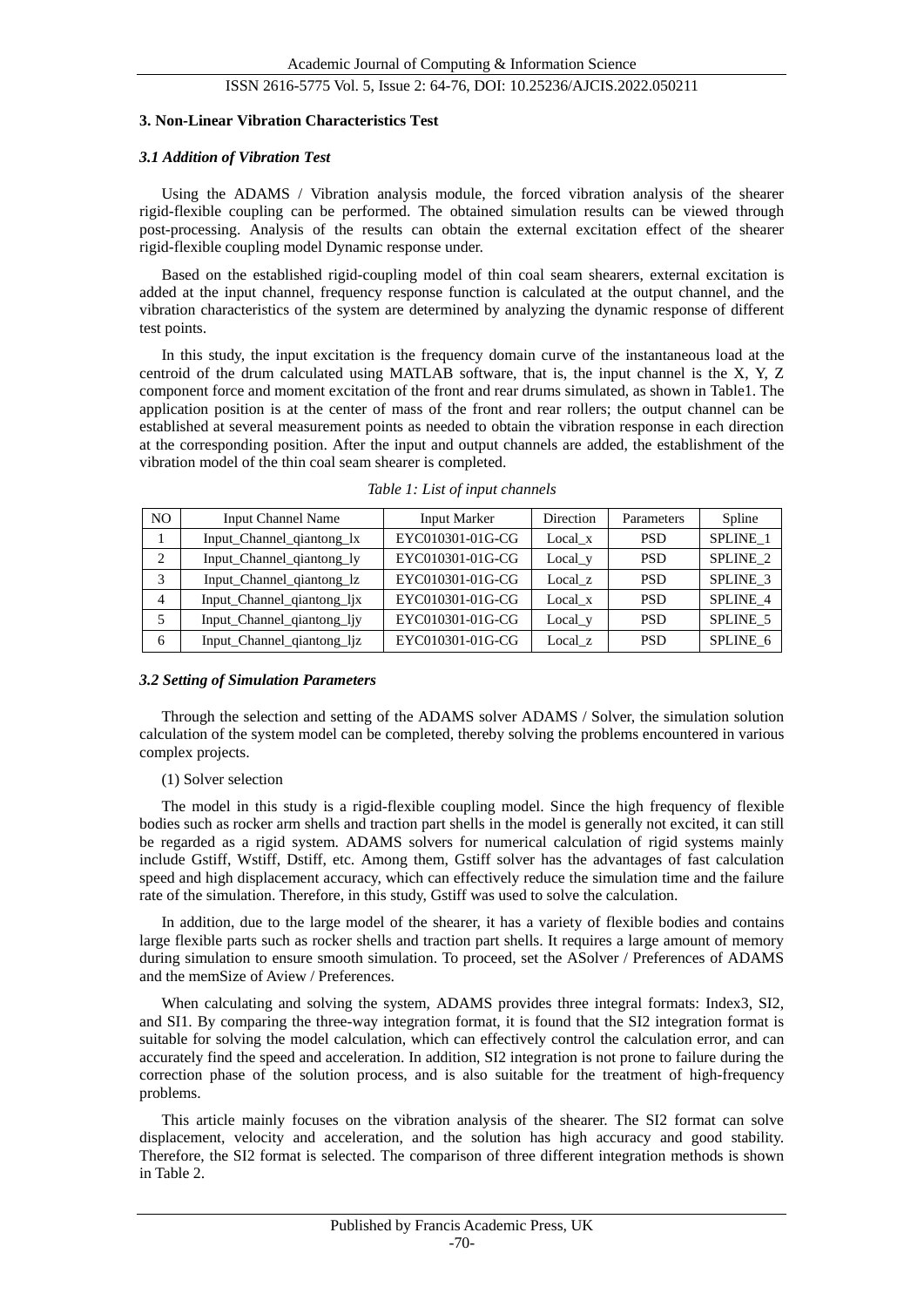| Index                           |                                        | SI <sub>2</sub>                                                 | SI1                                                                                   |  |
|---------------------------------|----------------------------------------|-----------------------------------------------------------------|---------------------------------------------------------------------------------------|--|
| Improve<br>accuracy             | High displacement<br>accuracy          | High precision in<br>displacement, velocity and<br>acceleration | Displacement, velocity,<br>acceleration, Lagrangian<br>multiplier with high precision |  |
| Break through<br>stability      | General                                | Good                                                            | Good                                                                                  |  |
| Breakthrough<br>speed           | Fast                                   | General                                                         | General                                                                               |  |
| Handle high<br>frequency issues | Suitable for low<br>frequency problems | High frequency fit.                                             | High frequency fit                                                                    |  |

*Table 2: Comparison of three integration methods*

(2) Simulation parameter setting

Perform forced vibration analysis on the shearer, add external excitation to the input channel, the output channel is the acceleration response from each measurement point, the frequency is set to 0.001 ~ 500Hz, and the number of steps is set to 1000 steps.

#### **4. Discussion and Analysis of Nonlinear Vibration Characteristics**

## *4.1 Three-Dimensional Force Analysis of the Shearer Drum*

The three-way force on the drum is mainly based on the cutting resistance and traction resistance, and the cutting resistance and traction resistance show a certain periodicity, and the lateral resistance fluctuates around zero. As shown in Figures 2 and 3, the phase torque is mainly the cutting torque and the lateral torque, and the traction torque is small.







*Figure 3: Three-way torque curve of the drum*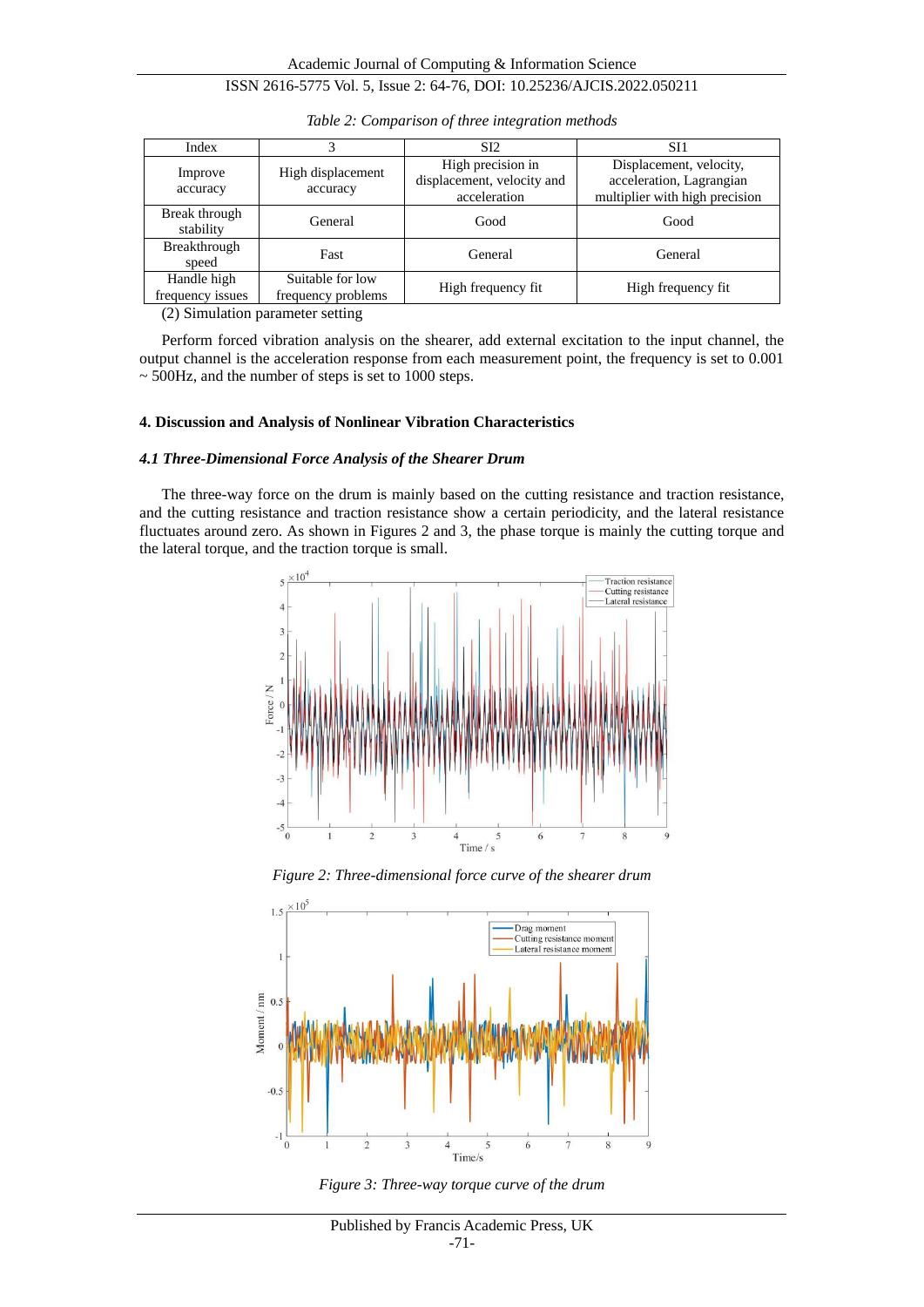The rocker shell is an important structural part of the shearer. The cutting part transmission system is arranged in its internal cavity. The extension end is connected to the drum through the square head. In the actual work of the shearer, it is subject to the complicated and variable load from the cutting head and the impact of the traction unit when it is walking, and structural damage is prone to occur; the load received by the drum is transmitted to the traction unit shell through the cutting unit At the same time, the traction part bears the impact transmitted by the walking part during the walking of the shearer, and the ears connected to the cutting part and the walking part are also prone to fatigue damage. The excessively strong vibration not only affects the internal transmission system It has an adverse effect, and it also affects the electric control box distributed in its internal cavity, which is easy to cause damage to electrical components. Therefore, the rocker arm shell and the traction part shell must have sufficient strength and rigidity.

## *4.2 Force Analysis of Drum Cutting Coal Wall*

| Cut-off distance/mm | 60   |      | 70    | ワミ    | 80    |
|---------------------|------|------|-------|-------|-------|
| Average / N         | 5527 | 5422 | 15598 | '5482 | 15489 |
| Standard deviation  | 9369 | 9372 | 19511 | 1891? | 19435 |

*Table 3: Statistical Table of Mean and Standard Deviation*

As shown in Table 3, the average value of the force on the pick is not much different under different intercept lines. The average value of the force on the pick when the intercept is 70mm is slightly larger than that of other intercept lines; The force fluctuation of the pick with a cutting distance of 70mm is greater, and the force fluctuation of a pick with a cutting distance of 75mm is smaller; there is not much difference between the force of the other cutting distance of 60/65/80.

The support force of the drum (speed application point) is the force of the drum against the coal wall, which is the cutting force. From the cutting force curve, it can be seen that the change trend of the cutting force (branch reaction force) of drums with different blade elevation angles is basically the same. At 0.468s, the cutting teeth start to contact the coal wall, and the contact force is generated and increases rapidly from 0. Large, the cutting curve peak appears near 0.542s, and then the curve drops rapidly, at this time, the drum and the coal wall are separated. This is because the coal wall is intact before the drum contacts the coal wall, there is cohesion, and no cracks appear inside. After the contact, the pick gradually wedge into the coal wall to generate contact force, and cracks begin to appear and expand. During the cohesion, the coal wall breaks down and the coal lumps are dropped (cells in the finite element software will disappear). At this time, the drum is detached from the coal wall, and the contact force is rapidly reduced.

#### *4.3 Dynamic Response Analysis of the Drum Shearer*

In the actual coal cutting process, the force received by the shearer drum is not a fixed value. During the cutting of coal and rock, the drum will produce longitudinal, transverse, torsional vibrations and coupled vibrations between them, and these vibrations will affect On the rocker arm connected to the drum, complex vibrations will occur throughout the cutting section. This paper will analyze the vibration response of the shearer rocker arm under the excitation of variable load. The applied variable load is the measured three-way force and moment.

Take a time of  $0 \sim 25$ s for dynamic response analysis, and set the angle of  $\varphi_1$  between the front rocker arm and the horizontal plane to 20 °, and the angle between the rear rocker arm and the horizontal plane to  $\varphi_3$  is -8  $\degree$ , as shown in Figure 4 and Figure 5 As shown, the vibration displacement curves of the front drum and the front rocker arm, the three curves are the vibration curves of the three parts of the shearer body along the z-axis direction with time. It can be seen that the vibration curves of the three sections of the fuselage are basically the same, and the vibration displacement of the middle section is relatively larger, with a maximum of about 1.2 mm. The main reason for the similar vibration of each part of the fuselage is that they are closely connected by high-strength hydraulic tie rods, and the contact stiffness of the connected parts is very high.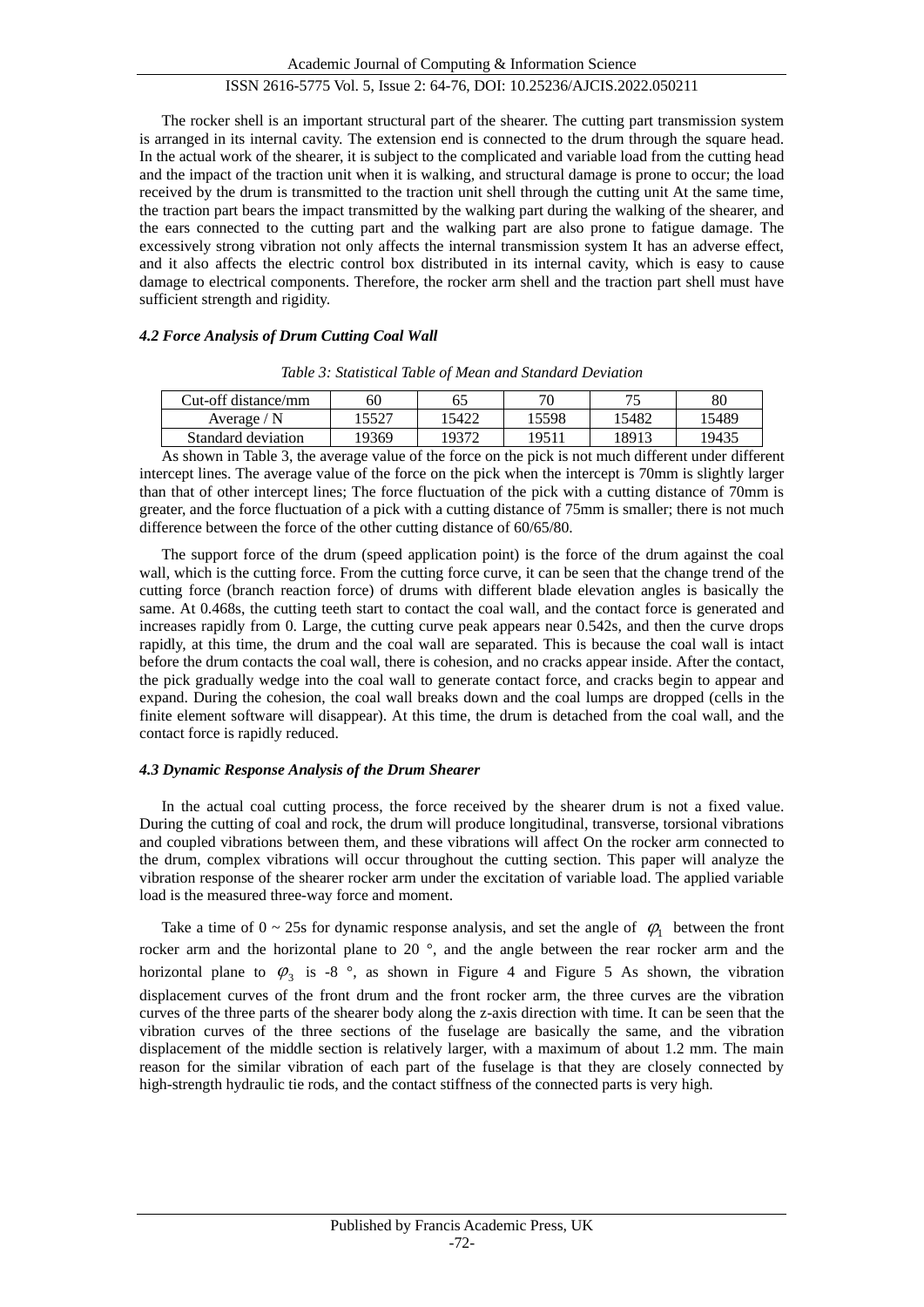

*Figure 4: Vibration displacement curve of the fuselage*



*Figure 5: Response data graph under variable load*

# *4.4 Effect of Coal Rock Hardness on Vibration Characteristics*

The hardness of coal rock is also divided according to the average value A of its cutting impedance. The method of numerical analysis is still used in MATLAB. The simulation solution time is set to 100 seconds, the step length is 0.001 seconds, the shearing speed of the shearer is  $v_q = 3m/\text{min}$ , the lift

angle of the front rocker of the shearer is  $\alpha = 27^{\circ}$ , and the cutting resistance to coal rock The average value A is taken as  $A = 200kN/m$ ,  $A = 300kN/m$ , and  $A = 400kN/m$ . Because the axial load of the shearer drum changes periodically, in order to better study and analyze the effect of coal rock hardness on the axial load of the shearer drum, the shearer drum is between 40 seconds and 42 seconds. The axial load variation curve is analyzed and studied. The average cutting impedance of coal rock has a greater influence on the axial load of the shearer drum under the condition of oblique cutting. The larger the average cutting impedance of coal rock, the greater the axial load of the shearer drum and the more intense the fluctuation. And the axial load of the shearer drum shows periodic fluctuations, with a period of 1 second.

| cutting condition                          |                     |                            |                           |                                |                          |                       |
|--------------------------------------------|---------------------|----------------------------|---------------------------|--------------------------------|--------------------------|-----------------------|
| Coal and rock<br>cutting impedance<br>mean | Front<br>roller/ mm | Front<br>rocker arm<br>'mm | Front<br>rocker arm<br>mm | Body<br>swing<br>angle $/$ rad | Rear<br>rocker arm<br>mm | Roll back<br>Jan / mm |

A=200kN/m | 9.7812 | 3.9323 | 0.3412 | 0.7385 | 0.3404 | 0.3392 A=300kN/m | 15.5447 | 6.2487 | 0.5417 | 1.1742 | 0.5408 | 0.5386 A=400kN/m 21.3055 8.5641 0.7423 1.6087 0.7413 0.7385

*Table 4: Average value of lateral vibration of shearer under different coal rock hardness in oblique cutting condition*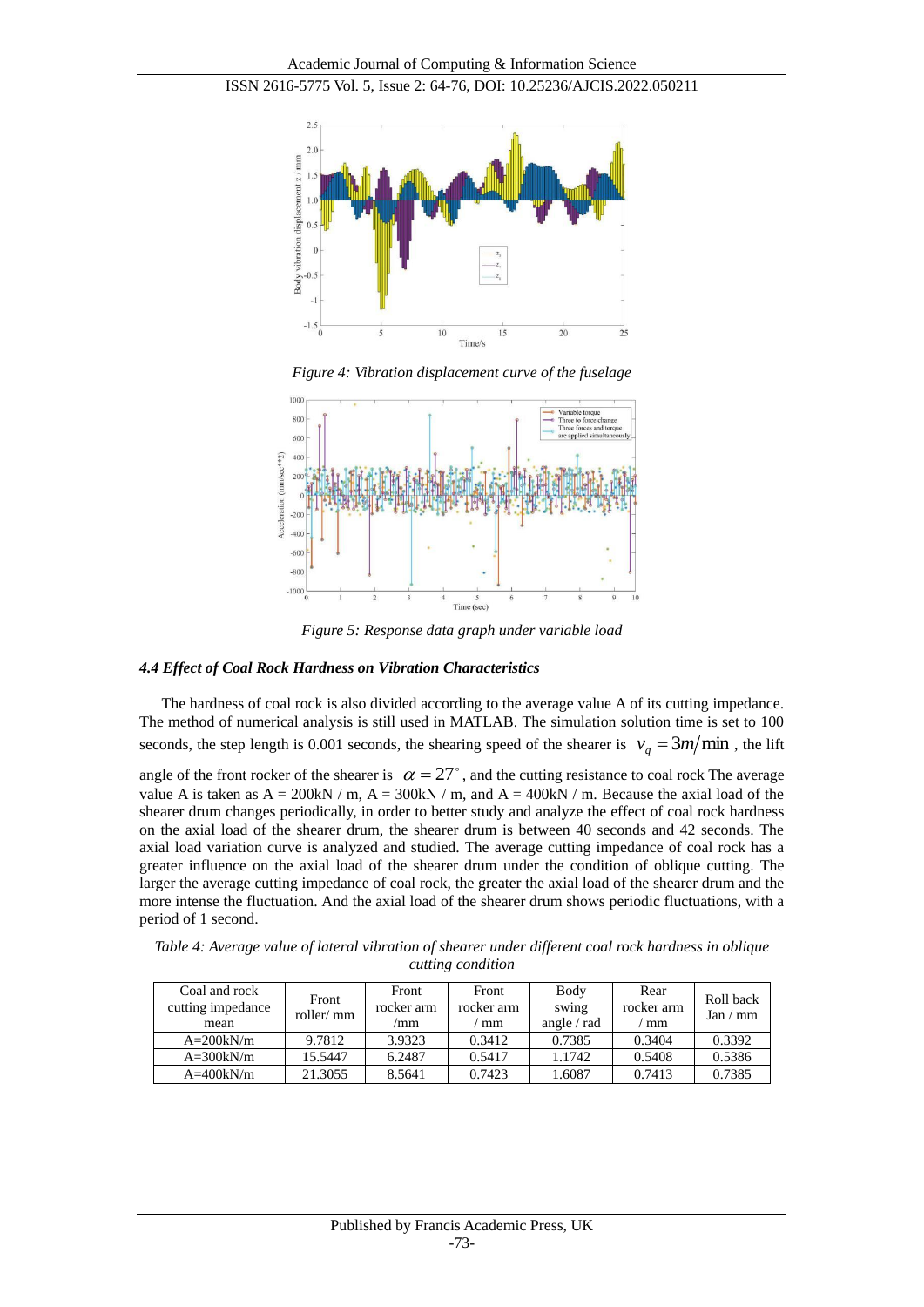



*Figure 6: Average value of lateral vibration of shearer under different coal rock hardness in oblique cutting*

As shown in Table 4 and Figure 6, the lateral vibration acceleration of all parts of the shearer under the oblique cutting condition fluctuates around 0, and the maximum and minimum peak values are basically the same. When  $A = 200kN/m$ , the lateral vibration acceleration of the shearer front and rear drums are 0.0128  $mm/s<sup>2</sup>$  and 0.0052  $mm/s<sup>2</sup>$  respectively; the lateral vibration acceleration of the front and rear rocker arms of the shearer are 0.0121  $mm/s^2$  and 0.0023  $mm/s^2$  respectively; The vibration acceleration and the swing angular acceleration are 0.0021 mm/ $s^2$  and 0.0025 rad/ $s^2$ , respectively. When  $A = 300kN/m$ , the lateral vibration acceleration of the shearer front and rear drums are 0.0698  $mm/s<sup>2</sup>$  and 0.0219  $mm/s<sup>2</sup>$ ; the lateral vibration acceleration of the shearer front and rear rocker arms are 0.0211  $mm/s<sup>2</sup>$  and 0.0123  $mm/s<sup>2</sup>$ ; the shearer body is laterally The vibration acceleration and the swing angular acceleration are 0.0021  $mm/s<sup>2</sup>$  and 0.0005  $rad/s<sup>2</sup>$ , respectively. When  $A = 400kN / m$ , the lateral vibration acceleration of the front and rear drums of the shearer are 0.0548  $mm/s<sup>2</sup>$  and 0.0181  $mm/s<sup>2</sup>$ ; the lateral vibration acceleration of the front and rear rocker arms of the shearer are 0.0085 *mm/s*<sup>2</sup> and 0.00096 *mm/s*<sup>2</sup>; The lateral vibration acceleration and the swing angular acceleration are 0.0098 mm/ $s^2$  and 0.0074 rad/ $s^2$ , respectively. The larger the average cutting impedance of coal rock, the greater the lateral acceleration of each part of the shearer under the oblique cutting condition, the greater the fluctuation, and the direction changes with time. The average cutting impedance of coal rock has a great influence on the front drum and front rocker of the shearer.

#### **5. Conclusion**

When the shearer performs coal mining under the mine, the external load on the broken coal of the drum has the characteristics of complexity, non-circulation, and variability. The planetary reducer is subjected to strong external load vibration and heavy load when transmitting the motor power and speed. There are many internal excitations in the reduction transmission system to ensure the stable and efficient operation of the planetary reducer in the cutting section is the normal work of the coal shearer. Therefore, this paper analyzes and studies the planetary reducer of the shearer cutting part, which has certain practical significance for improving the working efficiency of the coal shearer and optimizing the shearer planetary reducer.

In this paper, simulation and response analysis of the dynamic model under variable load excitation are carried out. The vibration acceleration in the X direction, Y direction, Z direction and torsional direction is measured by applying variable torque only, three-way force only, and three-way force and torque at the same time. The acceleration time and frequency domains are measured. The analysis shows that the vibration in the X, Y, Z, and torsional directions when the variable three-way force and variable torque load are applied at the same time is greater than the vibration when only the variable three-way force and variable torque are applied, and X The frequency domain components of vibration in the direction, Y direction and torsion direction are basically the same, which proves that the vibration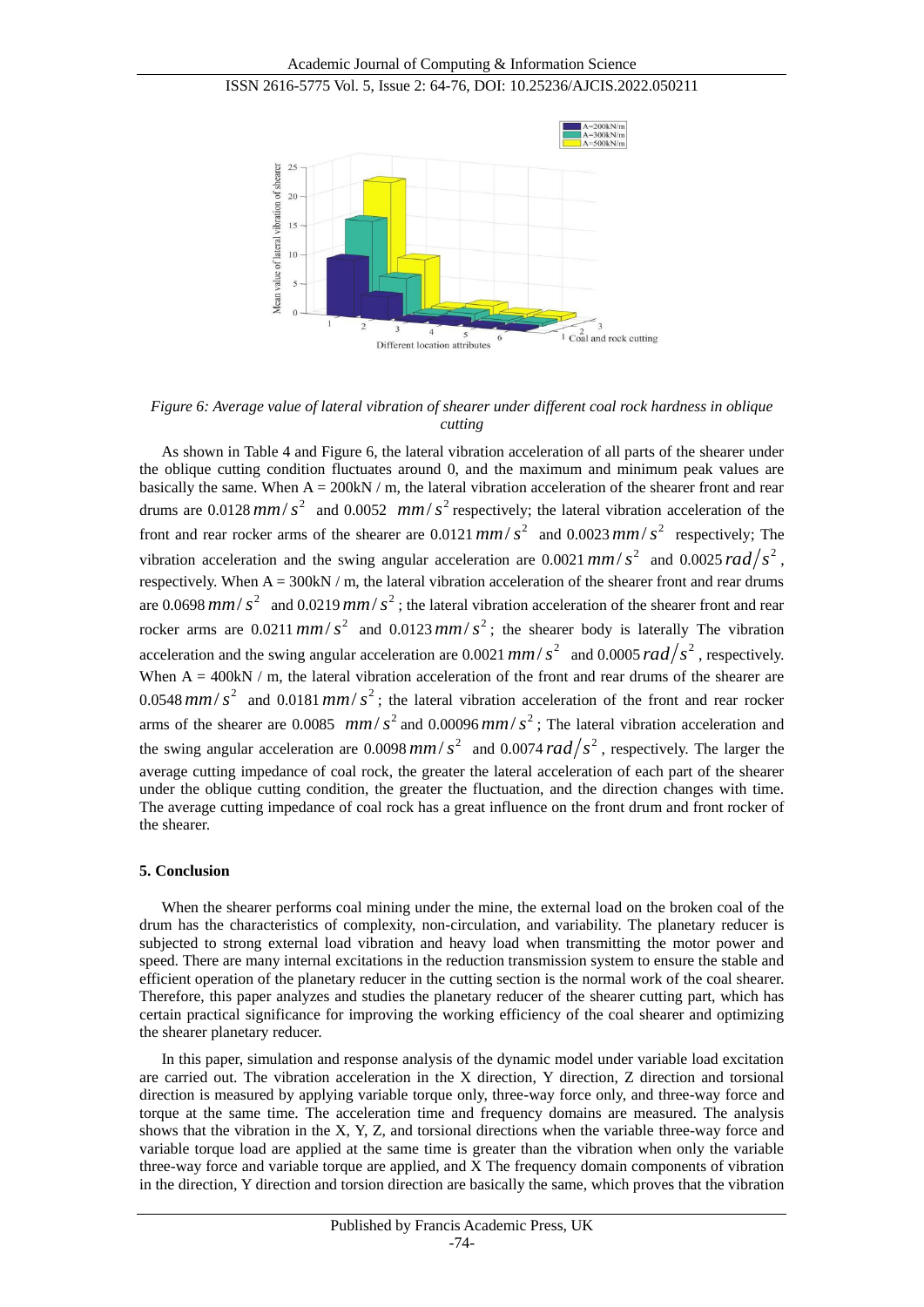of the rocker arm is a coupled vibration.

In this paper, the drum models with different intercept lines are established, the influence of the intercept line on the cutting performance of the drum is studied, and the cutting force curve of the drum is drawn. The energy consumption and the drum load spectrum curve are used to analyze the force and specific energy consumption data. In combination with the expansion diagram of the pick arrangement, the drum force is theoretically analyzed to obtain a more suitable drum intercept.

## **References**

*[1] Rocker A, Peschke M, Kittil? T, et al. The ng\_ζ1 toxin of the gonococcal epsilon/zeta toxin/antitoxin system drains precursors for cell wall synthesis [J]. Nature Communications, 2018, 9(1):1686.*

*[2] Rocker J M , Tan M C , Thompson L W , et al. Comparative Proteomic Analysis of Whole-Gut Lavage Fluid and Pancreatic Juice Reveals a Less Invasive Method of Sampling Pancreatic Secretions[J]. Clinical & Translational Gastroenterology, 2016, 7(5):e174.*

*[3] Campbell S D, Nagar J, Brocker D E, et al. On the use of surrogate models in the analytical decompositions of refractive index gradients obtained through quasiconformal transformation optics [J]. Journal of Optics, 2016, 18(4):044019.*

*[4] Croom L M A , Jackson C L , Vaidya B N , et al. Thin Cell Layer (TCL) Culture System for Herbal Biomass Production and Genetic Transformation of Bacopa monnieri L. Wettst[J]. American Journal of Plant Sciences, 2016, 7(8):1232-1245.*

*[5] Mao J, Liu X Y, Chen H Y, et al. Simulation of shearer drum cutting performance based on EDEM [J]. Mtan Xuebao/Journal of the China Coal Society, 2017, 42(4):1069-1077.*

*[6] Mao J , Wang X , Chen H , et al. Optimization Design and System Development of Shearer Drums Based on NSGA-*Ⅲ *Algorithm[J]. Zhongguo Jixie Gongcheng/china Mechanical Engineering, 2018, 29(19):2335-2341.*

*[7] Zhao L, Fan J, Li M. Gradient reliability design of shearer's drum in complicated seam [J]. Mtan Xuebao/Journal of the China Coal Society, 2018, 43(3):870-877.*

*[8] Jianjun H, Junlin Z, Changzhao L, et al. Research on drum shearer speed control strategies under sudden-changing load [J]. Journal of the Brazilian Society of Mechanical Sciences & Engineering, 2018, 40(6):323-.*

*[9] Zeng Q, Jiang K, Gao K, et al. Dynamic characteristics analysis on shearer drum in condition of cutting coal with different distributed rocks [J]. Journal of Vibroengineering, 2018, 20(8):2796-2809.*

*[10] Nguyen K L, Gabov V V, Zadkov D A. Improvement of drum shearer coal loading performance [J]. Eurasian Mining, 2018, 2018(2):22-25.*

*[11] Li X, Li T, Jiao L, et al. Simulation study of effect of kinematic parameters on shearer drum loads [J]. Liaoning Gongcheng Jishu Daxue Xuebao (Ziran Kexue Ban)/Journal of Liaoning Technical University (Natural Science Edition), 2017, 36(11):1191-1194.*

*[12] Dao-long Yang, Jian-ping Li, Yan-xiang Wang. Analysis on vertical steering vibration of drum shearer cutting part [J]. Journal of Central South University, 2018, 25(11):2722-2732.*

*[13] Chen H, Yang X, Mao J, et al. Vibration Characteristics Analysis of Shearer Under Oblique Cut on Drum Test Load [J]. Zhendong Ceshi Yu Zhenduan/journal of Vibration Measurement & Diagnosis, 2018, 38(2):240-247.*

*[14] Gao K, Zeng Q, Du C, et al. Orthogonal model test on the drum coal loading performance of a thin seam shearer [J]. Acta Montana Slovaca, 2017, 22(4):335-344.*

*[15] Shuaishuai G E. Active Control on Dynamic Loads of the Drum Shearer Cutting Transmission System Based on Active Disturbance Rejection Torque Compensation [J]. Journal of Mechanical Engineering, 2018, 54(15):31.*

*[16] Jia H, Qin D. Effects of ranging arm housing's large deformation on the dynamic responses of the cutting transmission system for a drum shearer [J]. Advances in Mechanical Engineering, 2019, 11(4):168781401984436.*

*[17] Gao K, Wang L, Du C, et al. Research on the effect of dip angle in mining direction on drum loading performance: a discrete element method [J]. The International Journal of Advanced Manufacturing Technology, 2017, 89(5-8):2323-2334.*

*[18] Zhao L J, Zhao M Y. Loading performance of thin seam shearer [J]. Meitan Xuebao/journal of the China Coal Society, 2017, 42(7):1892-1898.*

*[19] Liu Y G , Hou L L , Qin D T , et al. Variable Speed Cutting Control of Shearer Based on Cutting Performance Optimization[J]. Dongbei Daxue Xuebao/journal of Northeastern University, 2018, 39(1):118-122 and 137.*